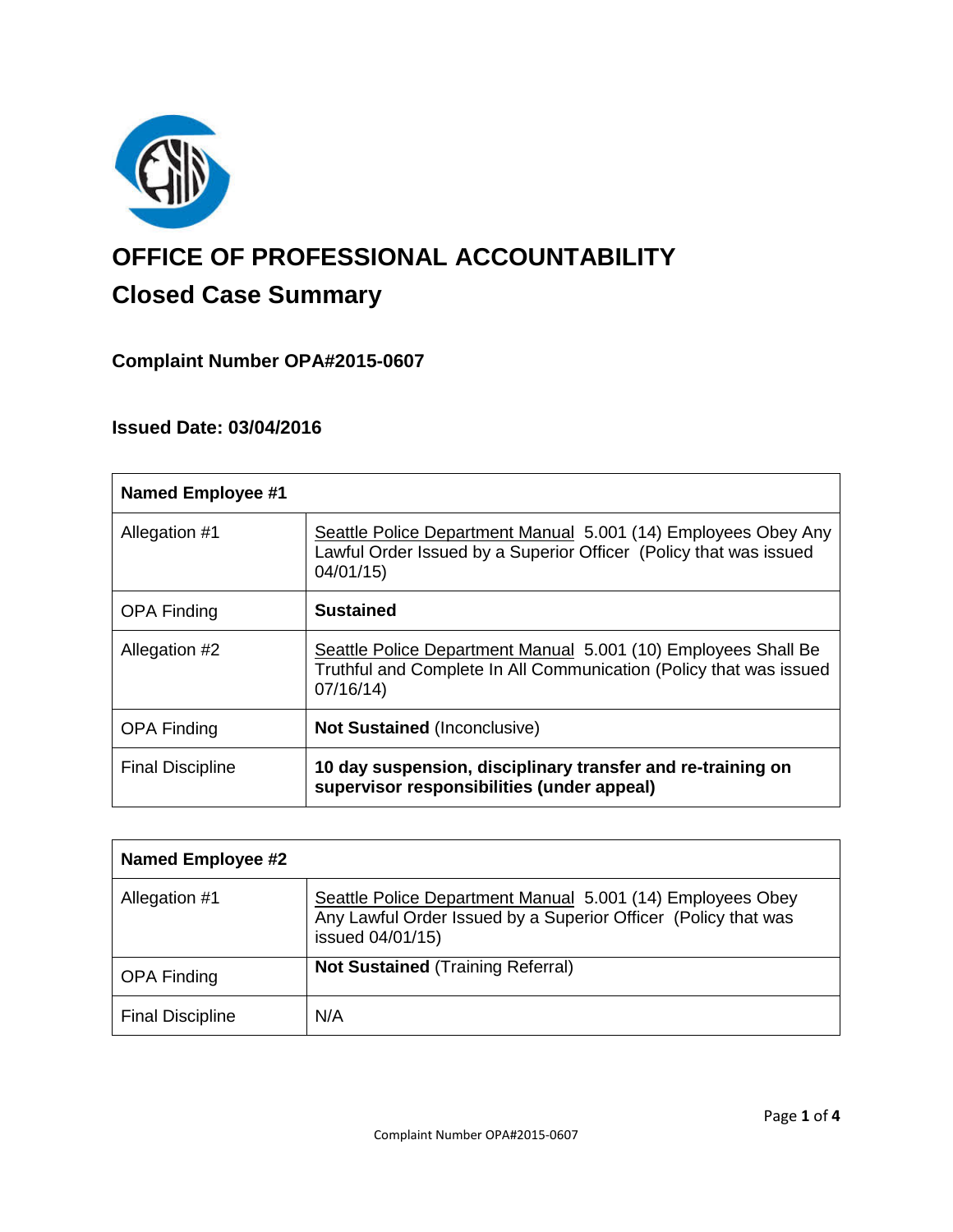| Named Employee #3       |                                                                                                                                                  |
|-------------------------|--------------------------------------------------------------------------------------------------------------------------------------------------|
| Allegation #1           | Seattle Police Department Manual 5.001 (14) Employees Obey<br>Any Lawful Order Issued by a Superior Officer (Policy that was<br>issued 04/01/15) |
| <b>OPA Finding</b>      | <b>Not Sustained (Training Referral)</b>                                                                                                         |
| <b>Final Discipline</b> | N/A                                                                                                                                              |

| Named Employee #4       |                                                                                                                                                  |
|-------------------------|--------------------------------------------------------------------------------------------------------------------------------------------------|
| Allegation #1           | Seattle Police Department Manual 5.001 (14) Employees Obey<br>Any Lawful Order Issued by a Superior Officer (Policy that was<br>issued 04/01/15) |
| <b>OPA Finding</b>      | <b>Not Sustained (Training Referral)</b>                                                                                                         |
| <b>Final Discipline</b> | N/A                                                                                                                                              |

| <b>Named Employee #5</b> |                                                                                                                                                  |
|--------------------------|--------------------------------------------------------------------------------------------------------------------------------------------------|
| Allegation #1            | Seattle Police Department Manual 5.001 (14) Employees Obey<br>Any Lawful Order Issued by a Superior Officer (Policy that was<br>issued 04/01/15) |
| <b>OPA Finding</b>       | <b>Not Sustained (Training Referral)</b>                                                                                                         |
| <b>Final Discipline</b>  | N/A                                                                                                                                              |

| <b>Named Employee #6</b> |                                                                                                                                                  |
|--------------------------|--------------------------------------------------------------------------------------------------------------------------------------------------|
| Allegation #1            | Seattle Police Department Manual 5.001 (14) Employees Obey<br>Any Lawful Order Issued by a Superior Officer (Policy that was<br>issued 04/01/15) |
| <b>OPA Finding</b>       | <b>Not Sustained (Training Referral)</b>                                                                                                         |
| <b>Final Discipline</b>  | N/A                                                                                                                                              |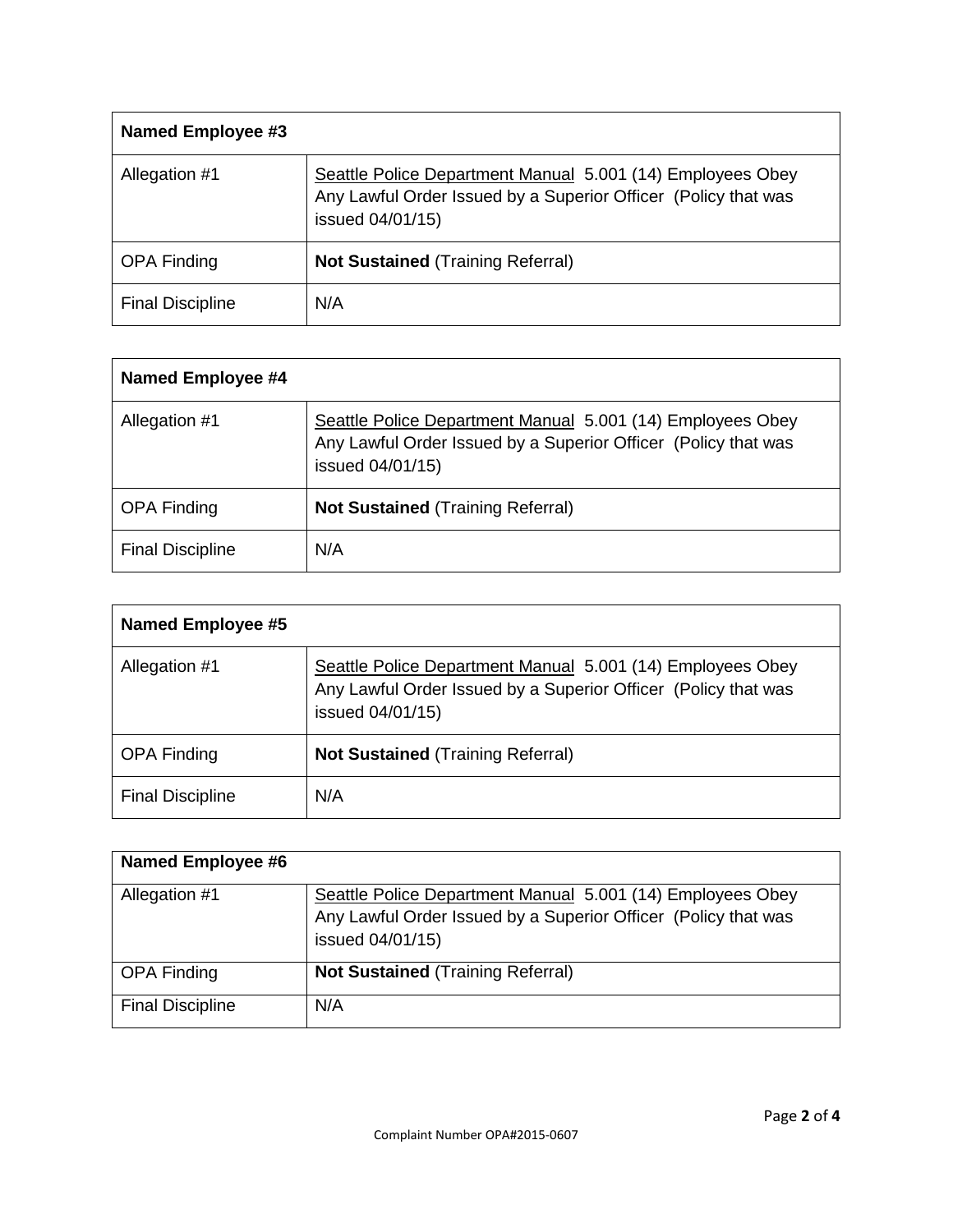## **INCIDENT SYNOPSIS**

The named supervisor and employees were tasked with duties associated with May Day events. All of the patrol supervisors assigned to the event were sent an email requiring the attendance of their squads to an early roll-call on the day of the event. The named supervisor and employees were not working on the day that the email was sent out. The named supervisor indicated that he and the named employees may not be able to attend the early roll-call as the email had been received during the two days that they had been off work.

## **COMPLAINT**

The complainant, a supervisor within the Department, alleged that the named supervisor and employees failed to report for duty as ordered by a superior officer. All of the named employees are assigned to the named supervisor. Furthermore, the named supervisor did not log into service until 6:44 p.m., yet turned in an overtime slip indicating a start time of 6:00 p.m. The named supervisor also reportedly ignored his supervisor's order to get his employees into service immediately.

#### **INVESTIGATION**

The OPA investigation included the following actions:

- 1. Review of the complaint memo
- 2. Search for and review of all relevant records and other evidence
- 3. Interviews of SPD employees

#### **ANALYSIS AND CONCLUSION**

The evidence showed that the named employees were one of several work units who were activated for May Day events on relatively short notice. The named employees were the only work unit who were not on duty as required. The named supervisor communicated with his supervisor concerning the early reporting time and the availability of his subordinates. The named supervisor did not respond to a superior's command to immediately report to their post after having arrived late to the roll-call.

#### **FINDINGS**

#### **Named Employee #1**

Allegation #1

The weight of the evidence showed that the named employee was insubordinate. Therefore a **Sustained** finding was issued for *Employees Obey Any Lawful Order Issued by a Superior Officer*.

**Discipline imposed: 10 day suspension, disciplinary transfer and re-training on supervisor responsibilities (under appeal)**